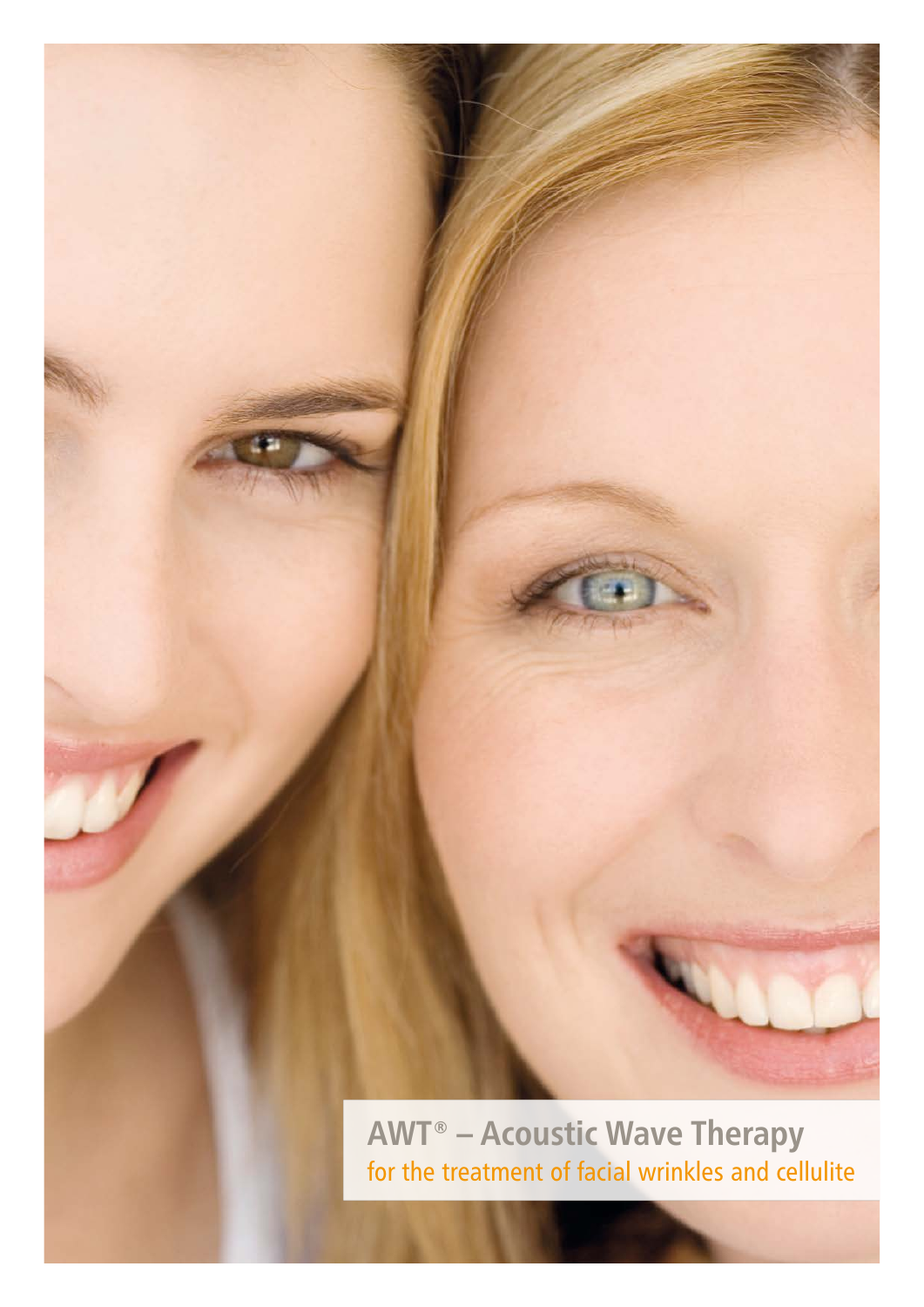

**Treatment of cellulite**

# **What is Acoustic Wave Therapy (AWT®)?**

Today, acoustic waves are used with great success in pain therapy for the treatment of enthesopathies. Recent studies<sup>1,2,3,4</sup> have shown that acoustic waves produce biological effects that stimulate metabolic processes and improve connective tissue elasticity when used in aesthetic medicine. The fields of application of radial AWT® include the treatment of cellulite, facial wrinkles, striae/ stretch marks and other conditions.

#### **Biological effects**

- $\blacksquare$  Stimulation of microcirculation (blood/lymph)
- $\blacksquare$  Improvement of tissue elasticity
- $\blacksquare$  Stimulation of cellular metabolism (improved cell membrane permeability)
- $\blacksquare$  Stimulation of stem cells
- $\blacksquare$  Release of growth factors

#### **Benefits of AWT®**

- $\blacksquare$  Non-invasive
- Short treatment time
- Suitable for all types of skin, including sun-tanned skin
- $\blacksquare$  Initial improvements possible after only one treatment, depending on skin type and indication





#### **Treatment of cellulite Skin tightening Treatment of facial wrinkles**

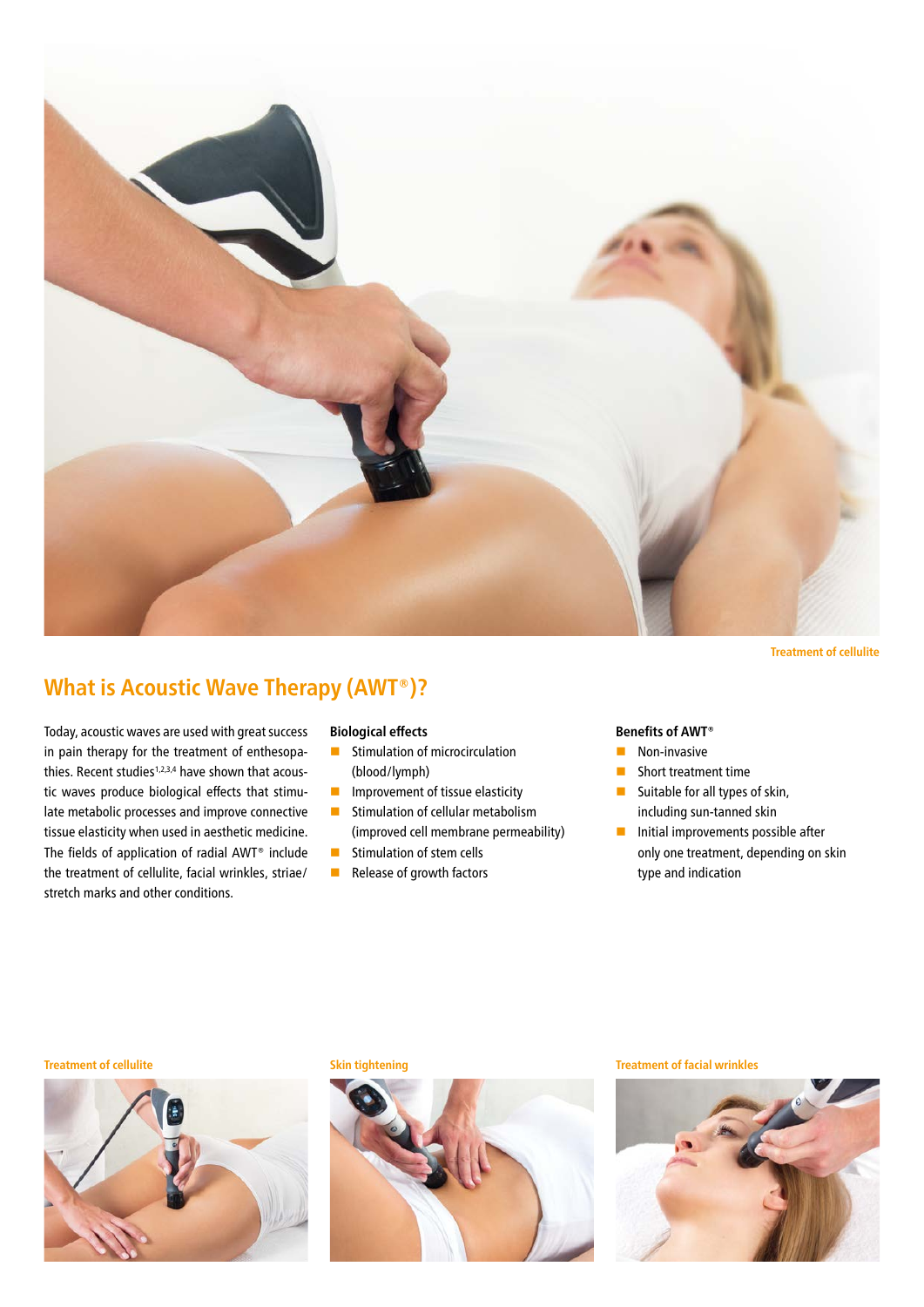

**Treatment of facial wrinkles**

## **Treatment of facial wrinkles with acoustic waves**

The skin begins to age in our mid-20s. The connective tissue stores less moisture and cell production slows down. Wrinkles are the result of the reduced elasticity of the dermal fibres. The tissue tone decreases for which collagen fibres are responsible. The effects of this process are most obvious in our face. The notorious deep nose/cheek wrinkles, drooping jowls, sagging skin below the chin, forehead wrinkles and fine lines around the mouth, cheeks and eyes appear.

During AWT® treatment, acoustic waves are gently introduced into the body through the skin surface. Acoustic waves stimulate fibroblasts deep within the skin to resume collagen and elastin production. They promote cell renewal to improve skin density and elasticity, making the skin look firmer and smoother. This is a very good skin treatment for the face and chin area.

The non-invasive procedure is ideal for treating facial wrinkles and improving skin firmness on the abdomen, upper arms and thighs, for example. Before/after comparisons by diagnostic ultrasound imaging enable monitoring of the treatment effectiveness.

**Treatment of facial wrinkles Before AWT® After AWT®**